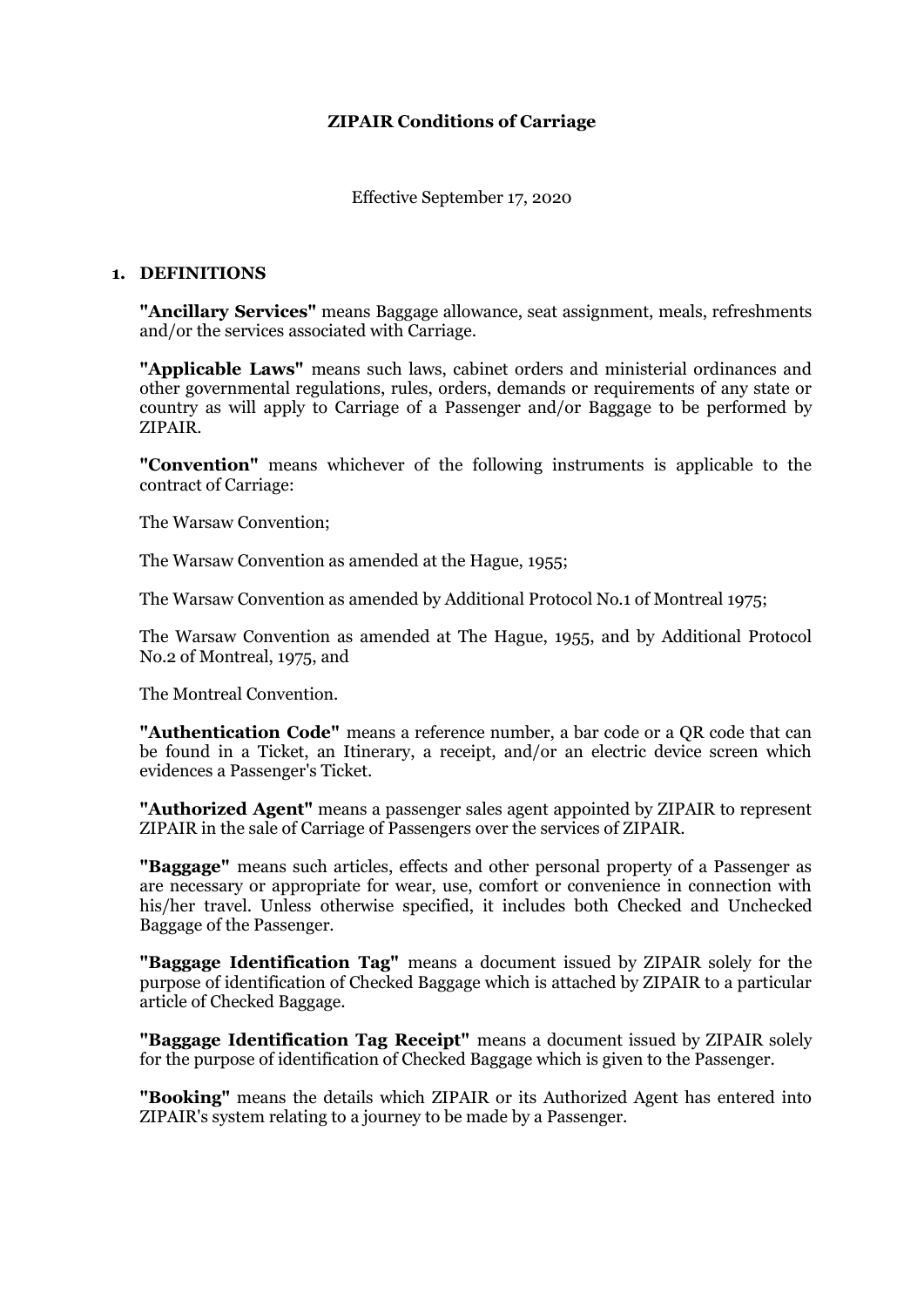**"Booking Reference"** means the reference issued by ZIPAIR or its Authorized Agent which appears on a Passenger's Ticket or Itinerary and invoice and which identifies the Booking the Passenger has made with ZIPAIR.

**"Carriage"** means carriage of a Passenger and/or Baggage by air, gratuitous or for reward.

**"Checked Baggage"** means Baggage of which ZIPAIR takes custody and for which ZIPAIR issues a Baggage Check and Baggage Identification Tag.

**"Days"** means calendar days including all seven days of the week; provided that, for the purpose of calculating the number of days of a notice period, the day upon which such notice is dispatched shall not be counted and further provided that, for the purpose of determining the period of validity of a Ticket, the day upon which the Ticket is issued, or the flight is commenced, shall not be counted.

**"Destination"** means the ultimate stopping place under a contract of Carriage. In the case of a trip which returns to the place of departure, the Destination is the same as the place of departure.

**"Fare Rules"** means ZIPAIR's rules with respect to any applicable fare, service charges, fees, or taxes.

**"Flight Coupon"** means such portion of a Ticket that indicates particular places between which the coupon is good for Carriage.

**"Infant"** means a person who has not reached his/her second birthday as of the date of commencement of Carriage.

**"International Carriage"** means (except where the Convention is applicable) Carriage in which, according to a contract of Carriage, the place of departure and the Destination are situated in two or more countries. As used in this definition, the term "country", which is equivalent to "state", shall include any territory subject to its sovereignty, suzerainty, mandate, authority or trusteeship.

**"Itinerary"** means a document or documents forming part of the Ticket which contains the information such as the Passenger's name, Booking information, Booking Reference, Authentication code, a portion of the conditions of a contract of Carriage and notices relating thereto.

The **"Montreal Convention"** means the Convention for the Unification of Certain Rules for International Carriage by Air", done at Montreal on 28th May, 1999.

**"Passenger"** means any person, except crew members, carried or to be carried in an aircraft with the consent of ZIPAIR.

**"SDR"** means Special Drawing Rights as defined by the International Monetary Fund. Conversion of the SDR sum into a national currency shall, in the case of judicial proceedings, be made at the exchange rate between the currency and SDR prevailing on the date of the final court hearing of such proceedings and, in any other case, at the exchange rate between the currency and SDR prevailing on the date on which the amount of the damages is finally fixed or on which the value of Baggage is declared.

**"Ticket"** means the document electronically issued by ZIPAIR or its Authorized Agent for Carriage of a Passenger and/or Baggage, setting forth a portion of the conditions of a contract of Carriage and notices relating thereto.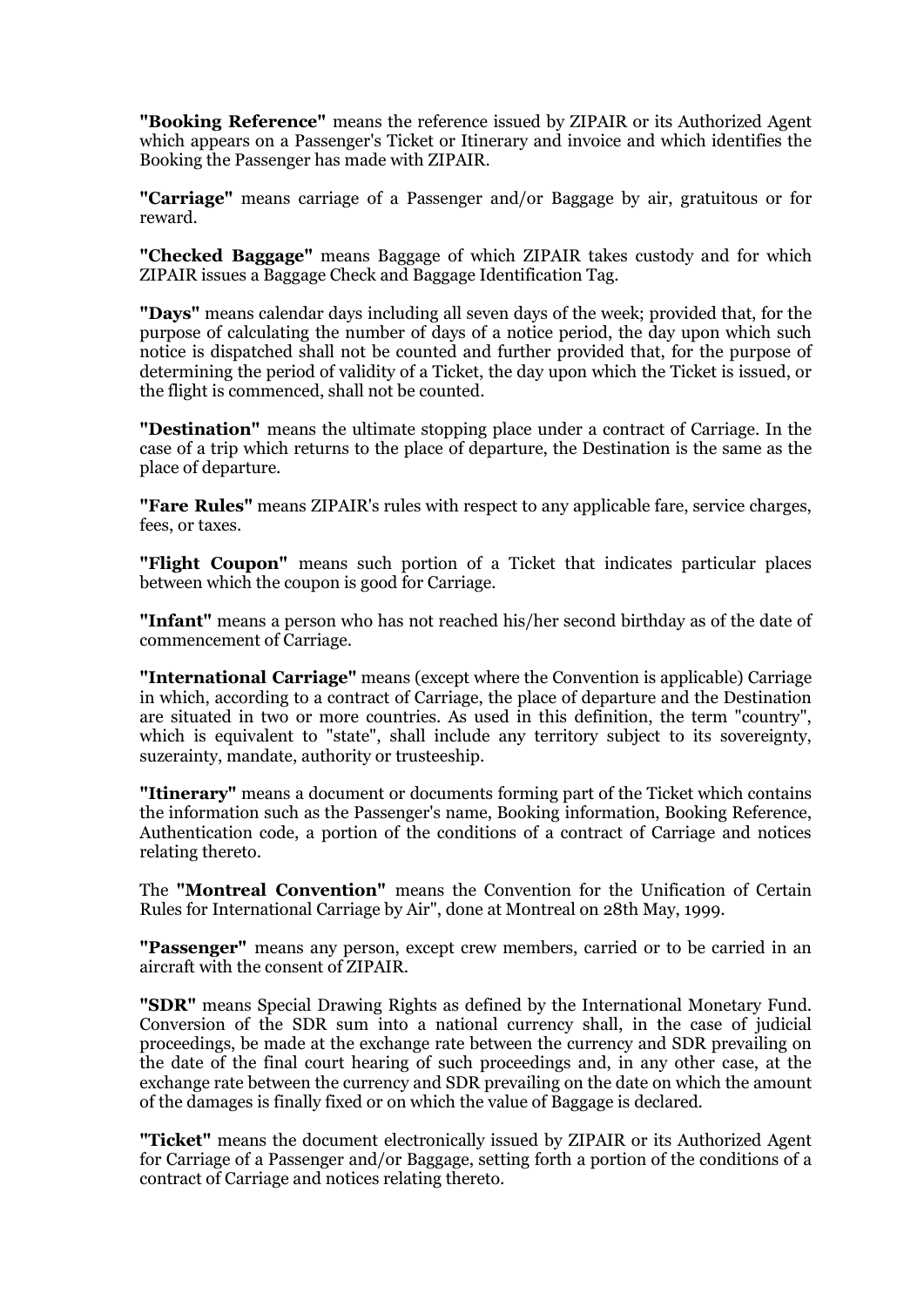**"Unchecked Baggage"** means any Baggage other than Checked Baggage.

**"Warsaw Convention"** means the Convention for the Unification of Certain Rules Relating to International Carriage by Air, signed at Warsaw on 12th October, 1929;

**"ZIPAIR"** means ZIPAIR Tokyo Inc..

**"ZIPAIR's Regulations"** means ZIPAIR's rules and regulations in force from time to time, other than these Conditions of Carriage, for International Carriage of Passengers and/or Baggage including, but not limited to, ZIPAIR's tables of fares, rates and charges, and which may be accessed at ZIPAIR's official website.

### **2. APPLICATION OF CONDITIONS**

#### **2.1 General**

 Nothing in these Conditions of Carriage, ZIPAIR's Regulations or Fare Rules shall, unless permitted by the Convention and otherwise expressly provided herein, constitute a modification by ZIPAIR of any provision of, or waiver by ZIPAIR of any right granted to it by, the Convention.

#### **2.2 Applicability**

 To the extent not in conflict with the Convention and except as provided in Articles 2.5 and 2.6, these Conditions of Carriage apply to any Carriage of Passengers and/or Baggage and any service incidental thereto, each to be performed or provided by ZIPAIR at fares, rates and charges published in connection with these Conditions of Carriage. Any Carriage of Passengers and/or Baggage shall be subject to these Conditions of Carriage and ZIPAIR's Regulations in effect as of the date of commencement of the Carriage covered by the first Flight Coupon of the Ticket.

#### **2.3 Charter Operations**

 If Carriage is performed by ZIPAIR under a charter agreement, pursuant to which ZIPAIR subcontracts the Carriage of Passengers to a charter operator, these Conditions of Carriage apply unless Passengers are advised otherwise.

#### **2.4 Overriding Law**

 Any provision contained or referred to in these Conditions of Carriage, in ZIPAIR's Regulations or in the Fare Rules shall, even if it is in violation of Applicable Laws and is invalid, remain valid to the extent not in conflict with the Applicable Laws. The invalidity of any provision shall not affect any other provision.

#### **2.5 Modification and Waiver**

 No representative, officer, employee or agent of ZIPAIR shall have authority to alter, modify or waive any provision of the contract of Carriage or of these Conditions of Carriage or ZIPAIR's Regulations. Except as will be prohibited by Applicable Laws, ZIPAIR may change, modify or amend any provision of these Conditions of Carriage and relevant regulations, and shall notify reasonably in advance the contents of such changes of Conditions of Carriage by posting them to the website or by other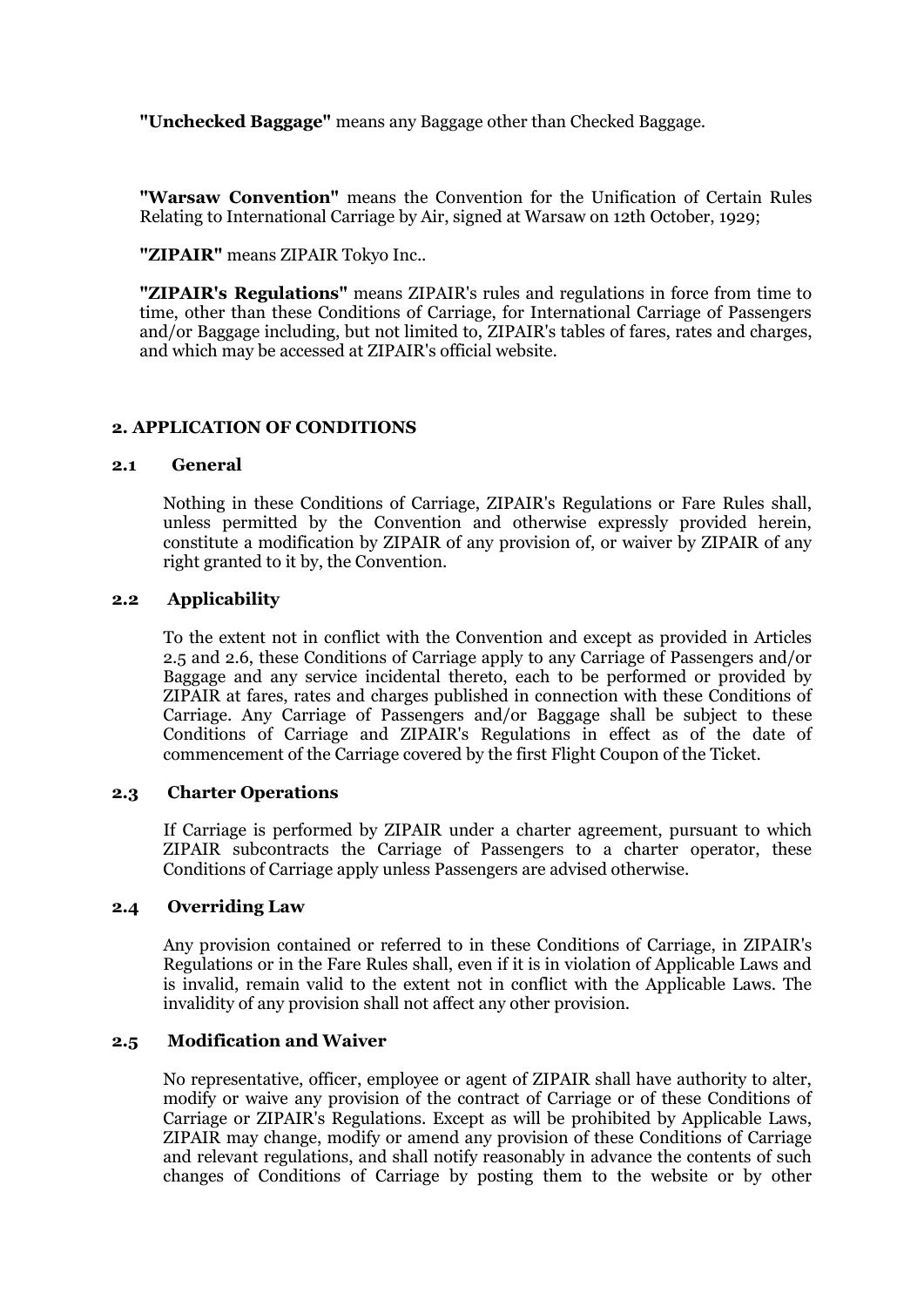appropriate means; provided that no contract of Carriage shall be subject to such change, modification or amendment made after the Carriage to be performed pursuant to such contract commences.

#### **3. GENERAL**

### **3.1 Preparing to Travel**

 The Passenger alone is responsible for making all necessary arrangements for his/her travel and ensuring that he/she complies with all laws, regulations and orders of the places he/she will travel to. For example, he/she will need to find out from relevant embassies or consulates whether he/she needs a passport, visa or other travel document, health document or evidence of onward travel or accommodation.

#### **3.2 Personal Data**

 The Passenger agrees and consents that his/her personal data will be furnished to ZIPAIR by the Passenger or his/her agent, will be retained by ZIPAIR or, if ZIPAIR deems necessary, will be transmitted by ZIPAIR to any of its own offices, other carriers, the providers of travel services, government authorities or other entity or agency in countries to be flown from, into or over, or in countries of transit and transfer, for the purpose of making a reservation for Carriage, obtaining ancillary services, facilitating immigration and entry requirements or making available such data to government authorities or for any other purpose which ZIPAIR deems necessary in order to facilitate the travel for the Passenger.

#### **4. RESERVATION**

#### **4.1 Reservation Completion**

 Unless otherwise provided in ZIPAIR's regulations or applicable Fare Rules, a booking for a flight and carriage agreement is made when recorded as accepted and confirmed by ZIPAIR or its Authorized Agent that full payment for applicable fares, service charges, fees or taxes is completed. ZIPAIR or its Authorized Agent will provide a Passenger with written confirmation of his/her booking if requested by the Passenger. ZIPAIR does not accept any responsibility for any loss a Passenger may incur as a result of making arrangements for travel on ZIPAIR through anyone other than ZIPAIR or its Authorized Agent.

#### **4.2 Payment**

 The Passenger must pay for applicable fare, service charges, fees, or taxes in the form of payment specified by ZIPAIR.

#### **4.3 If there is No Payment**

 ZIPAIR shall not be obliged to carry a Passenger if ZIPAIR has not received the Passenger's payment, even if a Passenger has a Booking for a flight.

Unless otherwise provided in ZIPAIR's Regulations or applicable Fare Rules, payment must be made at the time of booking when the Passenger selects the payment method. If a period of time is permitted between booking and payment, ZIPAIR or its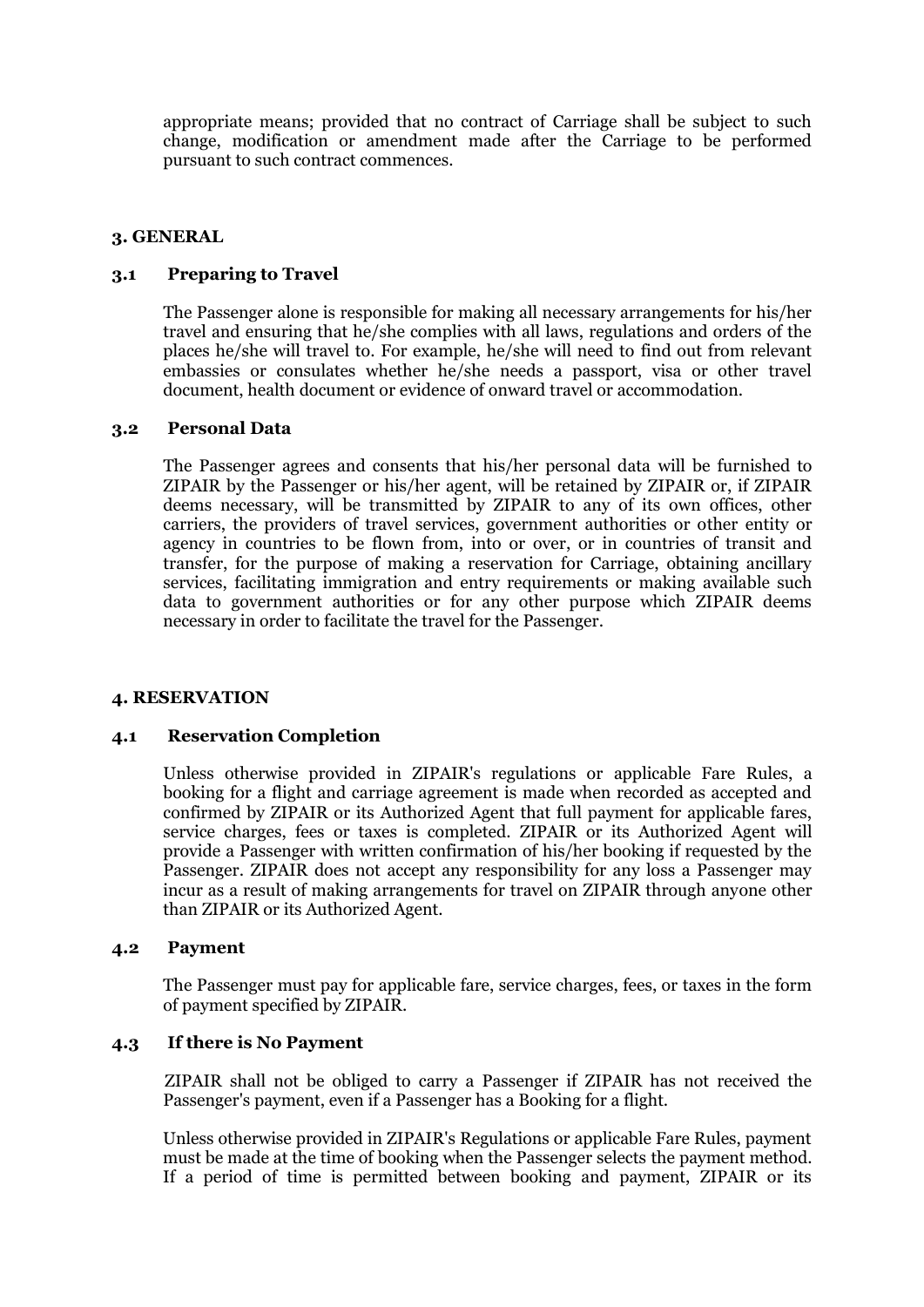Authorized Agent will specify that amount of time to the Passenger and consider the Booking as a tentative booking. Any booking for which payment is not received in full by the specified deadline will be cancelled.

### **4.4 Seat Assignment**

 A Passenger may reserve a specified seat of a flight in advance on an availability basis. Upon assignment of the specific seat in the cabin, ZIPAIR shall charge the fees prescribed in ZIPAIR's Regulations therefor. Although ZIPAIR will attempt to accommodate a Passenger's seat reservation request, ZIPAIR does not guarantee the Passenger any particular seat, even if he/she has paid for the seat. ZIPAIR may change such seat assignment without prior notice due to a change in aircraft or other operational reasons.

If a Passenger does not select a seat in advance, one will be automatically assigned for the Passenger by ZIPAIR.

# **4.5 Communications Charges**

 A Passenger shall, unless ZIPAIR agrees otherwise, bear any communication expense for telephone, fax or other communication facility (such as internet) used in connection with making or cancelling a reservation.

### **4.6 Booking Reference and Authentication Code**

 A Passenger must keep his/her Itinerary, Booking Reference and Authentication Code secure so that no one else can misuse it to refer to the Passenger's Booking or change the Passenger's Booking.

# **5. FARES, ANCILLARIES, TAXES AND CHARGES**

#### **5.1 Applicable Fares**

Applicable fares shall be the fares which shall be published by ZIPAIR or its Authorized Agent or, if not so published, determined in accordance with ZIPAIR's Regulations, which shall, unless otherwise provided in Applicable Laws, be in effect as of the date of issue of a Ticket. If the amount collected is not equivalent to the applicable fare, the difference shall be paid by the Passenger or, as the case may be, refunded by ZIPAIR.

### **5.2 Fare Coverage**

A Passenger's fare covers the flight(s) for the Passenger from the airport at the place of departure specified in his/her booking, to the airport at the Destination. A Passenger's fare does not include ground transport between one airport and another or between the airport and any other place. Baggage allowance, seat assignment, meals and refreshments are not included in a Passenger's fare unless the applicable Fare Rules provide otherwise.

### **5.3 Ancillary Charges**

Ancillary Services will be provided subject to the applicable charges prescribed by ZIPAIR's Regulations.

#### **5.4 Taxes and Charges**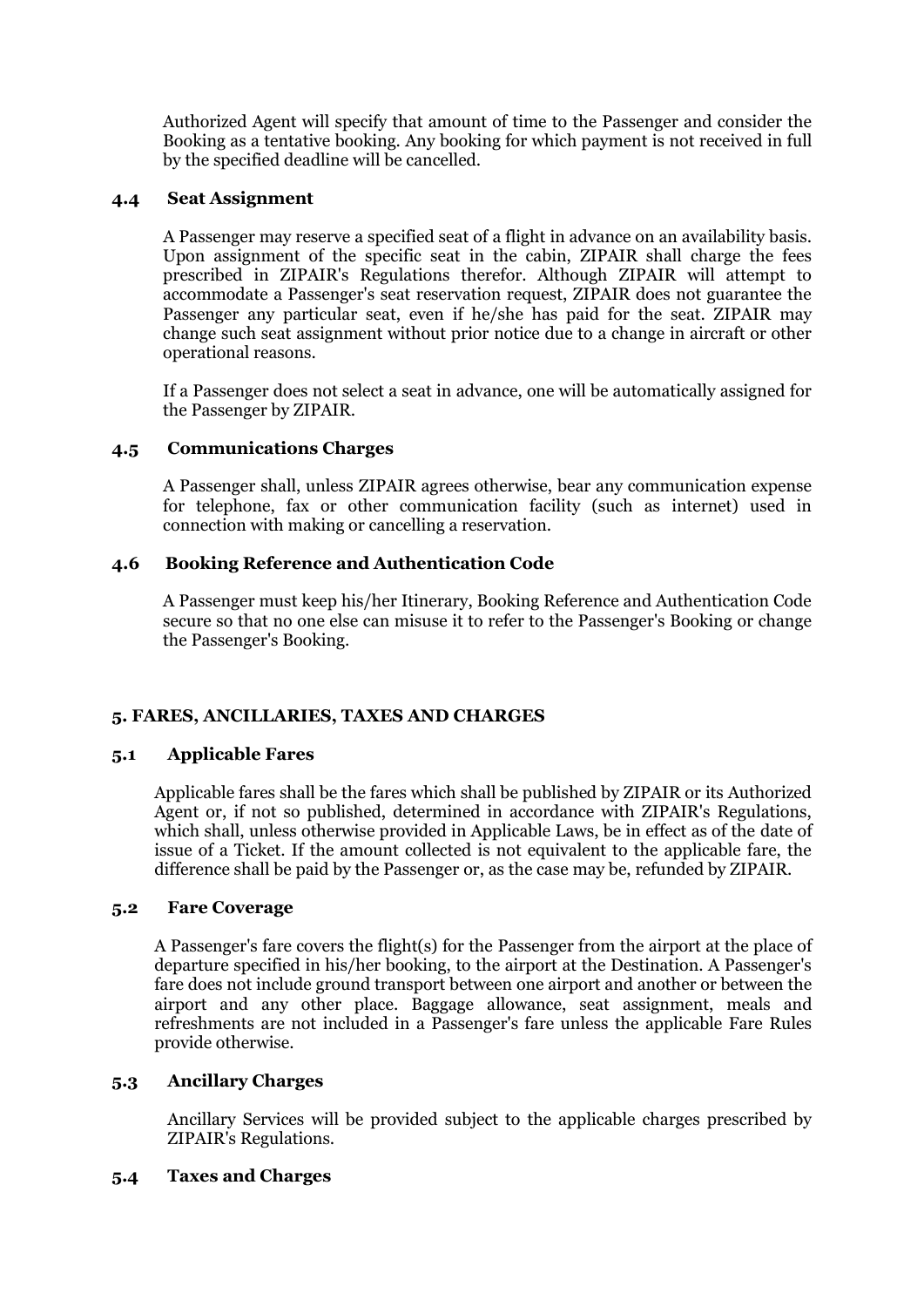Any tax or charge imposed by a government or other public authority or by an operator of an airport in respect of a Passenger or his/her use of any services or facilities shall be in addition to the published fares and charges and be payable by the Passenger.

#### **5.5 Currency**

A Passenger must pay for his/her Booking in the currency specified by ZIPAIR.

### **6. RESERVATION CHANGES AND REFUNDS**

#### **6.1 Reservation Change**

Any requested change or modification by a Passenger to a reservation and/or to his/her Ticket shall only be permitted in accordance with this Article, ZIPAIR's Regulations and Fare Rules. Under the Fare Rules, conditions applicable to certain fares may limit or prohibit change of reservations.

### **6.2 Open booking**

Unless otherwise provided by the Fare Rules, a Passenger cannot hold an open booking, where the date and time, the flight number, etc. are not confirmed.

### **6.3 Refunds Due to Reservation Change**

All refunds requested by a Passenger pursuant to a Reservation Change will be considered and made in accordance with this Article, ZIPAIR's Regulations and the Fare Rules. Under the Fare Rules, conditions applicable to certain fares may limit or prohibit the refund of reservations.

In relation to any such refunds:

- (1) ZIPAIR shall be entitled to provide the refund either to the person named in the Ticket, or to the person who has paid for the Ticket upon presentation of satisfactory proof of such payment; if the Ticket has been paid for by a person other than the Passenger named in the Ticket, and ZIPAIR has indicated on the Ticket that there is a restriction on refund, ZIPAIR shall make a refund only to the person paying for the Ticket or to that person's order;
- (2) refunds will be provided in the same currency as used by the Passenger for his/her Booking, unless ZIPAIR informed the Passenger otherwise; and
- (3) if a Passenger does not travel he/she may be able to claim a refund of certain charges or taxes. If there is a charge or tax which ZIPAIR collects on a per passenger basis to remit to an airport, tax or other authority, and ZIPAIR does not have to remit that amount as a result of the Passenger not travelling, ZIPAIR will refund that amount to the Passenger.

#### **6.4 Reservations and Ticket Transferability**

 A Booking shall only be valid for the flight on which a seat is reserved as indicated in the Itinerary. A Booking and Ticket shall not be transferable. ZIPAIR shall not be liable to any person entitled to be carried or to receive a refund, for honoring or refunding a Ticket presented by any person other than the person so entitled. If a Ticket is in fact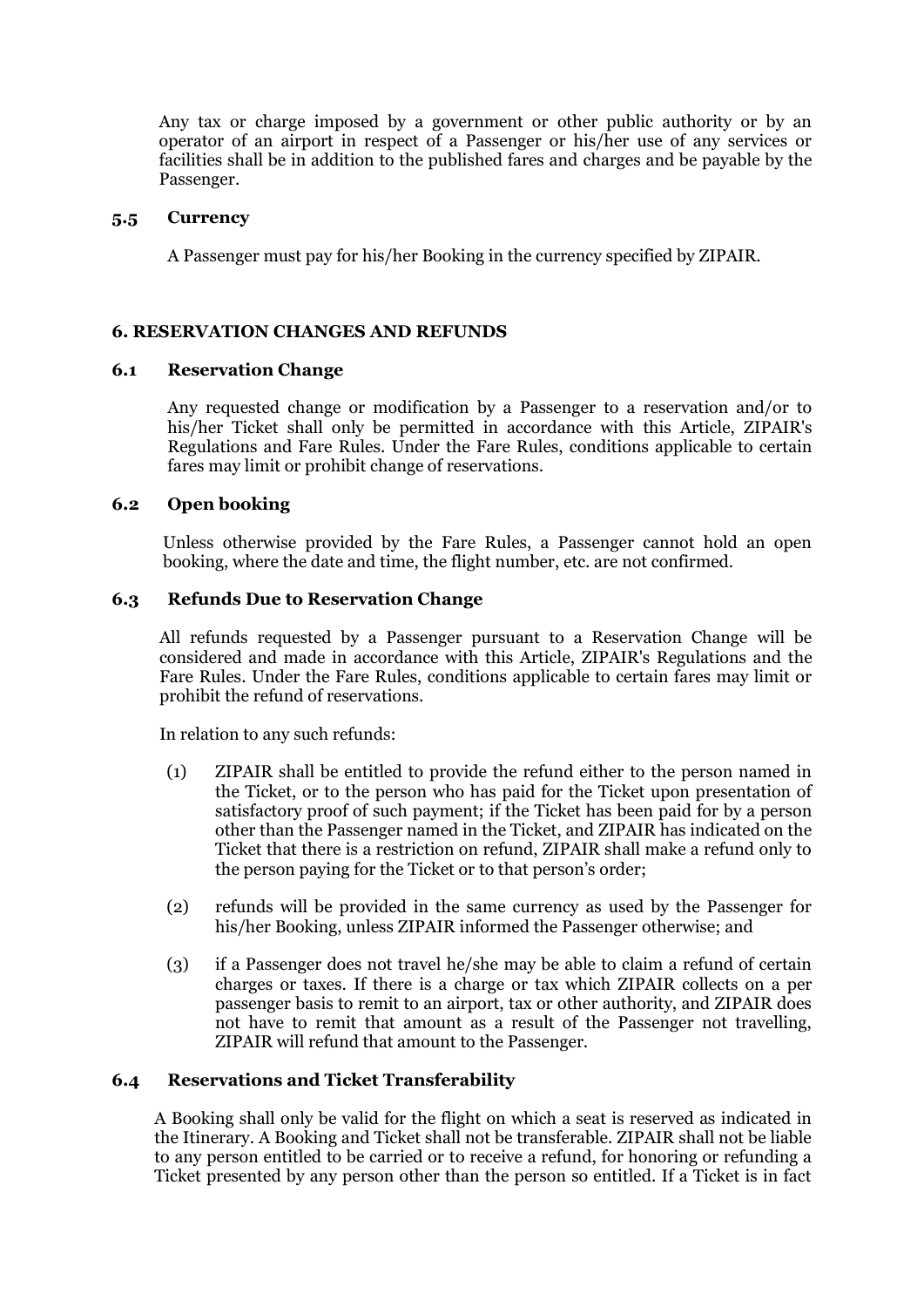used by any person other than the person who is entitled to be carried, with or without such person's knowledge and consent, ZIPAIR shall not be liable for death of or injury to such unauthorized person or for loss, destruction or delay in arrival of, or damage to, such unauthorized person's Baggage or other personal property arising from or in connection with such unauthorized use.

# **7. DELAYS, CANCELLATIONS AND OVERBOOKING OF FLIGHTS**

# **7.1 Schedules**

ZIPAIR undertakes to use its best efforts to carry a Passenger and his/her Baggage with reasonable dispatch and to adhere to published schedules in effect on the date of travel, provided that times shown in a timetable or elsewhere shall be just scheduled but not guaranteed and shall form no part of the contract of Carriage. ZIPAIR may change any schedule of a flight without any prior notice. ZIPAIR shall not be responsible in respect of connection of a Passenger and/or Baggage to any other flight and shall not be responsible for any loss incurred in respect of connection of a Passenger and/or his/her Baggage with any other flight because of any change in schedule or delay or cancellation.

# **7.2 Connecting Flights**

The booking of connecting flights by a Passenger shall be at the Passenger's own risk, and it is the Passenger's responsibility to ensure that he/she has enough time to collect his/her Checked Baggage and carry out all steps to check-in for and board the connecting flight. A Passenger must collect his/her Checked Baggage after each individual flight.

### **7.3 Changes Due to Circumstances Beyond ZIPAIR's Control**

ZIPAIR may, without prior notice, cancel, terminate, divert, postpone or delay any flight or have the right to, or any reservation with respect to, any further Carriage thereafter or determine if any take-off or landing should be made in case of the following unavoidable circumstances:

- (1) because of any fact beyond ZIPAIR's control (including, but not limited to, force majeure such as meteorological conditions, acts of God, strikes, riots, civil commotions, embargoes, wars, hostilities, disturbances, epidemics, pandemics or unstable international relations) whether actual, threatened or reported or because of any delay, demand, condition, circumstances or requirement directly or indirectly relating to such fact;
- (2) because of any fact not to be foreseen, anticipated or predicted;
- (3) because of any Applicable Laws; or
- (4) because of shortage of labour, fuel or facilities or labour problems of ZIPAIR or others,

#### (each an "**Unavoidable Circumstance**").

In the event of an occurrence of an Unavoidable Circumstance, the Passenger may be entitled to:

(a) a change in flight, if a flight operated ZIPAIR is available, at all times in accordance with ZIPAIR's Regulations; or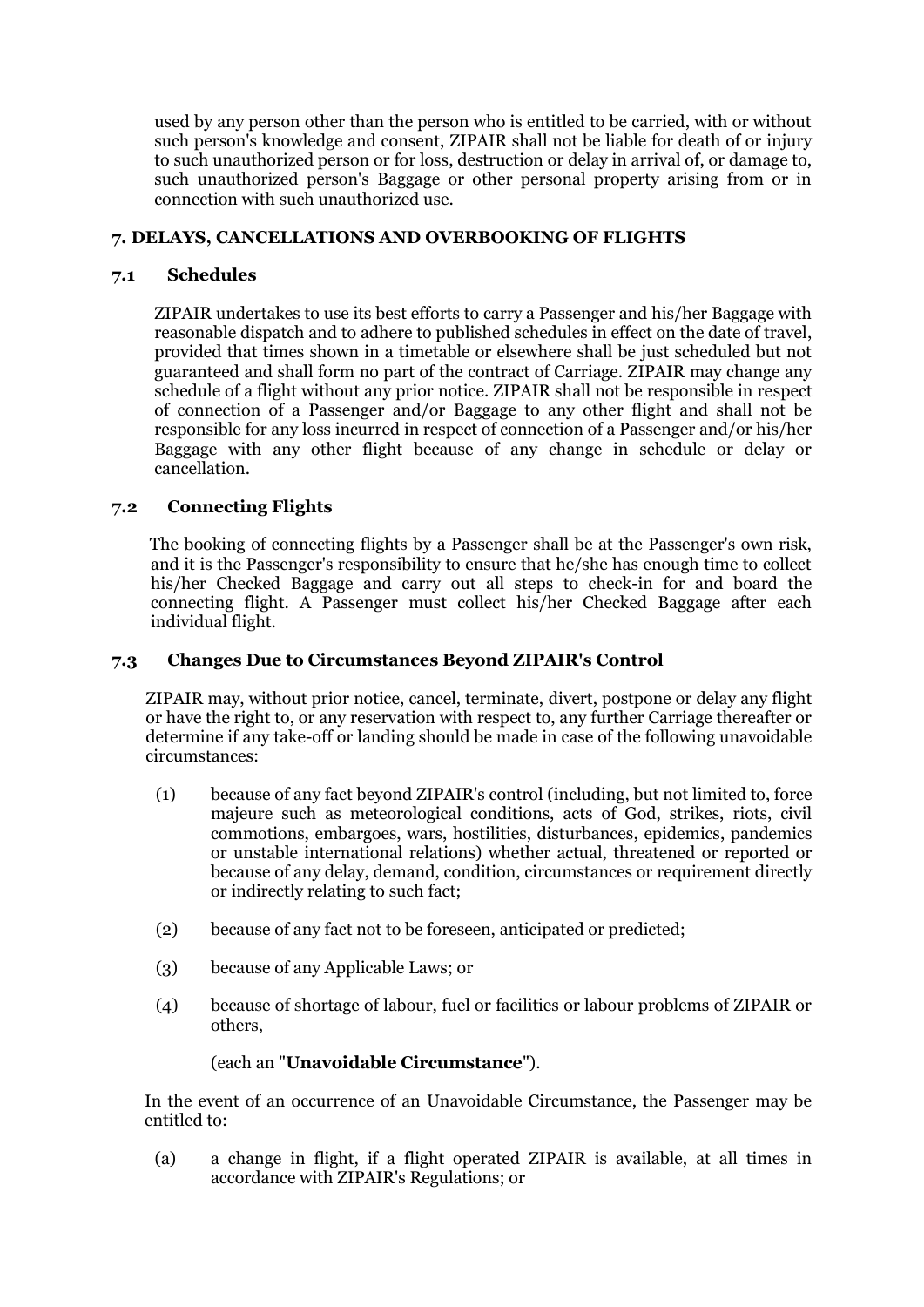(b) a refund of the applicable fare, ancillary service charges and other charges as per Article 7.6 *(Refunds Due to Delays, Cancellations and Overbooking of Flights*)*.*

Unless otherwise specified or provided in Applicable Laws, ZIPAIR shall not provide a transfer to flights not operated by ZIPAIR.

# **7.4 Involuntary Changes**

ZIPAIR may decide whether to delay, cancel, or take off, without prior notice, except in Unavoidable Circumstances.

In the event of an occurrence of an Unavoidable Circumstance, the Passenger may be entitled to:

- (a) a change in flight, if a flight operated ZIPAIR is available, at all times in accordance with ZIPAIR's Regulations; or
- (b) a refund of the applicable fare, ancillary service charges and other charges as per Article 7.6 *(Refunds Due to Delays, Cancellations and Overbooking of Flights*).

Unless otherwise specified or provided in Applicable Laws, ZIPAIR shall not provide a transfer to flights not operated by ZIPAIR.

# **7.5 Overbooking and Cancellation**

A Passenger's seat may not be secured in case of overbooking of a scheduled flight. ZIPAIR will provide Passengers with alternative transportation, accommodation, meals and other compensation according to ZIPAIR's Regulations and as required by any Applicable Laws. If the Passenger is not provided with alternative transportation, the applicable fare, ancillary service charge and other charges will be refunded as described in Article 7.6 *(Refunds Due to Delays, Cancellations and Overbooking of Flights*).

# **7.6 Refunds Due to Delays, Cancellations and Overbooking of Flights**

- (1) If the travel is cancelled without the Passenger taking any flights, the paid applicable fare, ancillary service charges and other charges shall be refunded to the Passenger.
- (2) If the travel is partly performed and partly unused due to overbooking or cancellation, the applicable fare, ancillary service charges and other charges for the reservation of unused flights shall be refunded to the Passenger, provided that there shall be no refund in relation to the portion of the travel that has been made, and, where a round trip or stopover trip Booking has been made, that ZIPAIR shall not provide a refund or be liable for any expenses resulting from the cancellation by the Passenger of the return flight or the subsequent flight after the stopover.
- (3) When resuming travel from the next flight after the changed flight, the applicable fare, ancillary service charges and other charges related to the changed flight will be refunded.
- (4) Refunds shall only be made if a refund request is made within 90 Days from the date of boarding of the flight as modified or recorded on the Ticket.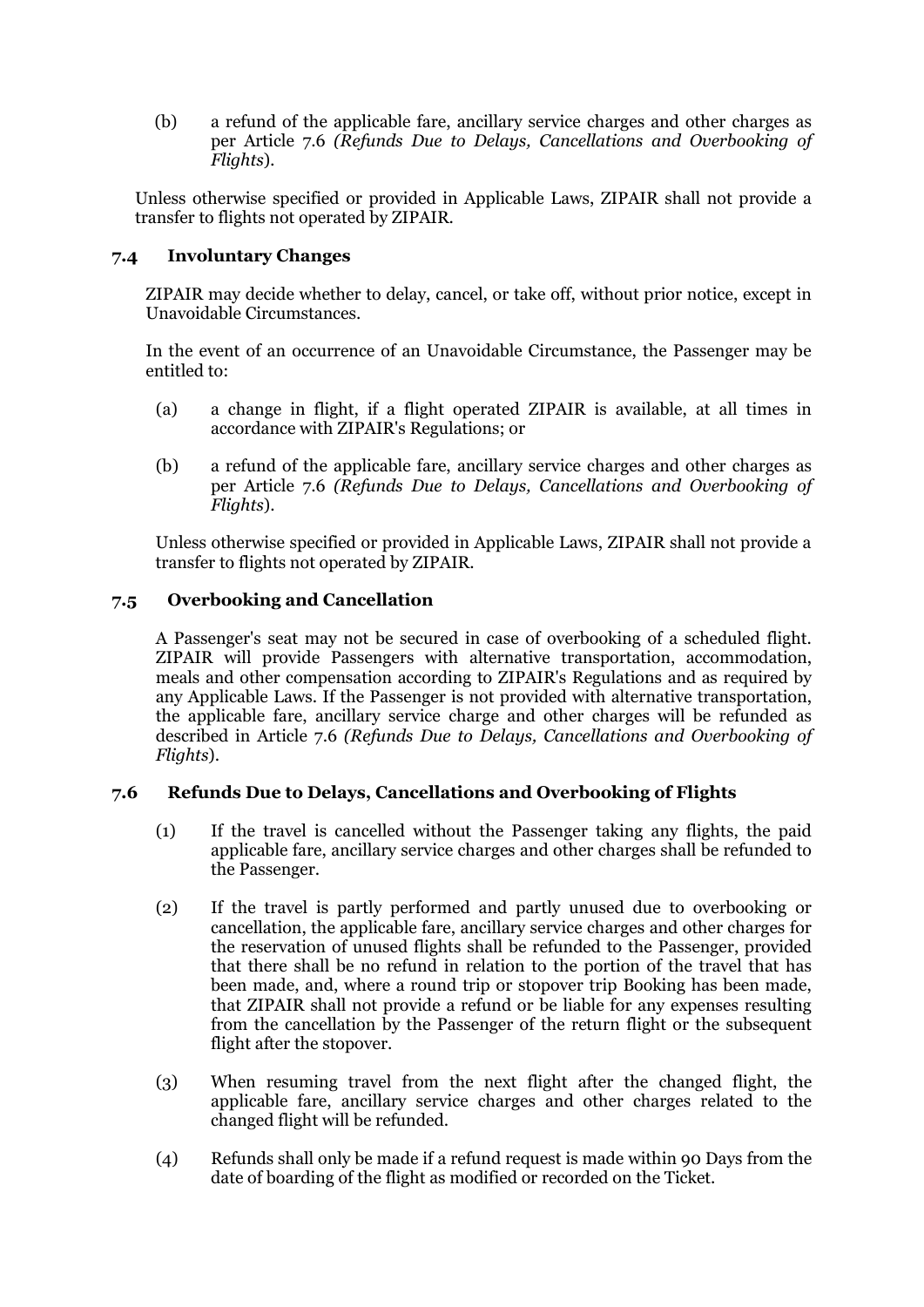- (5) ZIPAIR shall be entitled to provide the refund either to the person named in the Ticket, or to the person who has paid for the Ticket upon presentation of satisfactory proof of such payment. If the Ticket has been paid for by a person other than the Passenger named in the Ticket, and ZIPAIR has indicated on the Ticket that there is a restriction on refund, ZIPAIR shall make a refund only to the person paying for the Ticket or to that person's order.
- (6) Refunds will be provided in the same currency as used by the Passenger for his/her Booking, unless ZIPAIR informs the Passenger otherwise.

# **8. BAGGAGE**

# **8.1 Prohibited Items**

ZIPAIR reserves the right to refuse to accept as Baggage:

- (1) items which do not constitute Baggage as defined in Article 1;
- (2) items which may endanger an aircraft or any person or property, such as items which are specified as Dangerous Goods in (i) any applicable regulations in force in any country to which ZIPAIR operates; (ii) in any procedures, guidance, standards or recommended practices of the International Civil Aviation Organization (ICAO) or the International Air Transport Association (IATA); or (iii) in ZIPAIR's Regulations;
- (3) items Carriage of which is prohibited by Applicable Laws of any state or country to be flown from, into or over;
- (4) items which ZIPAIR deems unsuitable for Carriage by reason of their weight, size, shape or character such as being fragile or perishable;
- (5) live animals including pets (save as provided for in Article 8.8 (*Service Dogs*); and/or
- (6) firearms, swords and other similar items.

If ZIPAIR discovers that a Passenger is carrying prohibited items, ZIPAIR may take whatever actions it considers appropriate and/or reasonable in the circumstances, including disposing of the item without notifying the Passenger.

# **8.2 Unchecked Baggage**

All Unchecked Baggage must comply with ZIPAIR's Regulations.

- (1) Passengers may carry into the cabin a maximum of two pieces of baggage at no charge, provided that (a) the first item of Baggage is no bigger than 40 X 25 X 55 cm, (b) the second item of Baggage is no bigger than 35 x 25 x 45 cm and (c) their total weight shall be no more than 7 kg. If a Passenger carries Baggage that exceeds this weight, the Passenger will be charged according to ZIPAIR's Regulations.
- (2) A Passenger shall not carry into the cabin any Unchecked Baggage which ZIPAIR deems cannot be stowed safely in the cabin.
- (3) Sharp knives, articles intended for cutting, and sports equipment should be placed in Checked Baggage, and shall not be brought into the cabin as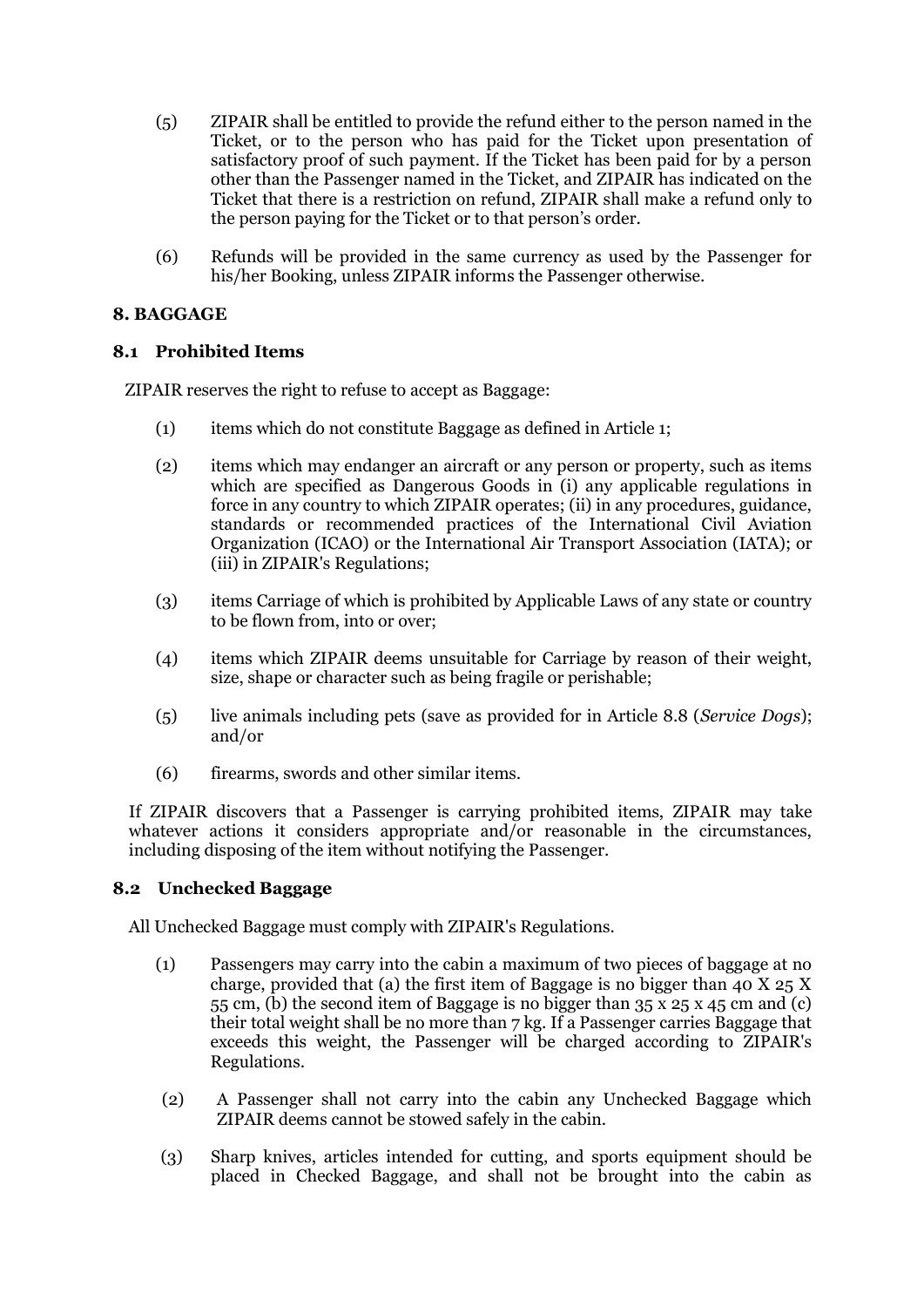Unchecked Baggage. This applies regardless of the material, type and size of such articles. If such items are included in a Passenger's Unchecked Baggage, they may be disposed of without notice and will not be returned.

(4) If a Passenger is in possession of a syringe or needle, the Passenger shall declare such possession at the security checkpoint and shall present documentation or identification confirming the Passenger's medical condition, such as a diagnosis certificate by a qualified medical doctor.

ZIPAIR shall not be liable for any items refused to be carried or not carried as Baggage.

# **8.3 Checked Baggage**

Carriage of Checked Baggage will be accepted if a Passenger pays the ancillary service charge specified in ZIPAIR's Regulations or if required by and in accordance with the Fare Rules. The method of collecting such ancillary service charges will be governed by ZIPAIR's Regulations.

Strollers, child seats, wheelchairs, and any other mobility aids required by the Passenger are accepted free of charge in accordance with ZIPAIR's Regulations.

The following items cannot be accepted as Checked Baggage:

- (1) items of which the sum of length, height and width exceeds 203 cm (80 inches);
- (2) items which weigh more than 32 kilograms (70 pounds);
- (3) fragile, delicate or perishable items (including electronic devices such as cameras);
- (4) money, jewellery, precious metals, silverware and any other items ZIPAIR considers to hold special value;
- (5) negotiable papers, share certificates, securities or other valuable documents;
- (6) product samples;
- (7) documents that prove a Passenger's identity such as passports and other travel documents; and/or
- (8) items which are not properly packed in a suitcase or other suitable container to ensure safe carriage with ordinary care in handling.

ZIPAIR shall not be liable for any loss, inconvenience or damage suffered by a Passenger if he/she has failed to comply with ZIPAIR's requirements in relation to Checked Baggage.

ZIPAIR will use reasonable endeavours to ensure that the Checked Baggage of a Passenger is carried on the same aircraft as the Passenger provided that, if ZIPAIR deems it difficult or impracticable, ZIPAIR may carry the Checked Baggage on any other flight in which such Baggage can be loaded within the maximum weight allowance or by any other transportation service.

# **8.4 Collection of Checked Baggage**

A Passenger shall claim and receive his/her Baggage as soon as reasonably possible after it becomes receivable at the destination after checking the number on the Baggage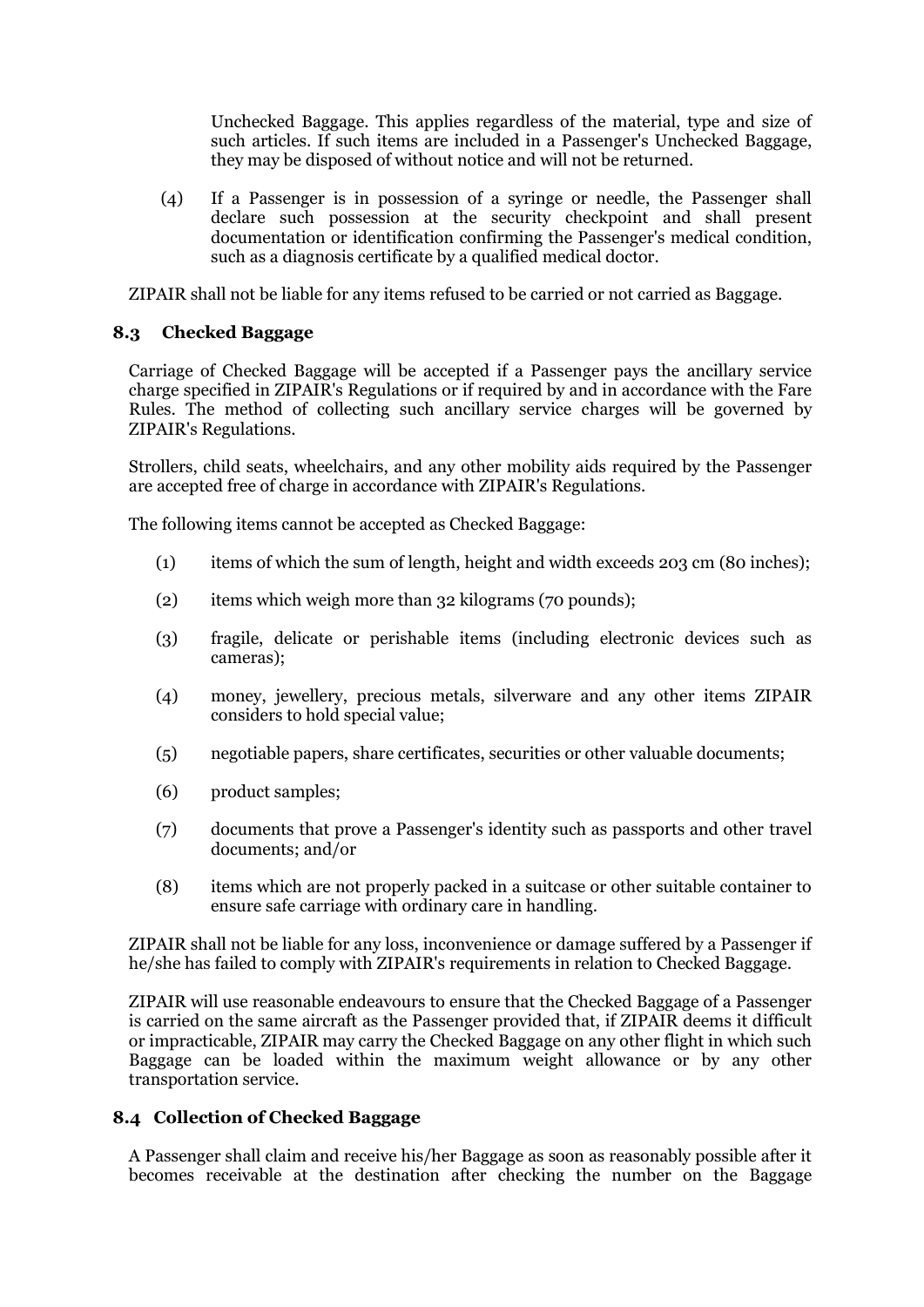Identification Tag and Baggage Identification Tag Receipt. Acceptance of delivery of Baggage by the bearer of the Baggage Identification Tag Receipt without his/her written complaint at the time of the delivery shall be understood to generally constitute evidence that the Baggage has been delivered in good condition and in accordance with the contract of Carriage. If a Passenger cannot find his/her Checked Baggage, the Passenger shall produce his/her Baggage Identification Tag Receipt to ZIPAIR or its appointed representative as soon as possible. ZIPAIR may, unless precluded by Applicable Laws and if time and other circumstances permit, deliver Checked Baggage to the bearer of a Baggage Identification Tag Receipt at the place of departure or unscheduled stopping place if he/she requests such delivery. In this case, ZIPAIR will not refund any charges paid for such Baggage.

# **8.5 Release of Checked Baggage by ZIPAIR**

If a person claiming Baggage is not in possession of a Baggage Identification Tag Receipt, ZIPAIR will release the Baggage to such Passenger only if he/she:

- (1) produces adequate proof of entitlement to it; and
- (2) undertakes in writing to ZIPAIR that the Passenger will reimburse ZIPAIR for any loss, damage or expense incurred as a result of that release.

ZIPAIR shall not be obligated to ascertain that the bearer of a Baggage Identification Tag Receipt is truly entitled to accept delivery of the Baggage. ZIPAIR shall not be liable for any damage arising out of or in connection with its failure to so ascertain.

# **8.6 Disposal of Baggage by ZIPAIR**

If a Passenger does not collect his/her Checked Baggage and the Passenger has not claimed it within 30 Days after the arrival date of flight, unless otherwise specified in Applicable Laws, ZIPAIR may dispose of such Baggage without notifying the Passenger and without any liability on ZIPAIR's part.

In addition, if ZIPAIR stores and delivers the Baggage, the Passenger shall be responsible for such storage and delivery costs.

ZIPAIR shall not be liable for any loss a Passenger may suffer as a result of the Passenger leaving any belongings in the cabin or in the airport terminal.

# **8.7 Collection of Incorrect Baggage**

If a Passenger collects the wrong Baggage from the baggage carousel, it is the Passenger's responsibility to immediately return the Baggage, at the Passenger's own cost, to ZIPAIR or its appointed representative at the airport where the Passenger collected it.

# **8.8 Service Dogs**

- (1) An assistance or service dog accompanying a Passenger with a disability to assist such Passenger together with a container and food will, subject to ZIPAIR's Regulations, be carried in cabin free of charge, provided that the Passenger shall provide ZIPAIR with evidence in the form of an identification card or other written documentation satisfactory to ZIPAIR that the dog is the Passenger's service dog.
- (2) ZIPAIR will accept Carriage of a service dog subject to the condition that a Passenger shall observe ZIPAIR's Regulations and shall be fully responsible for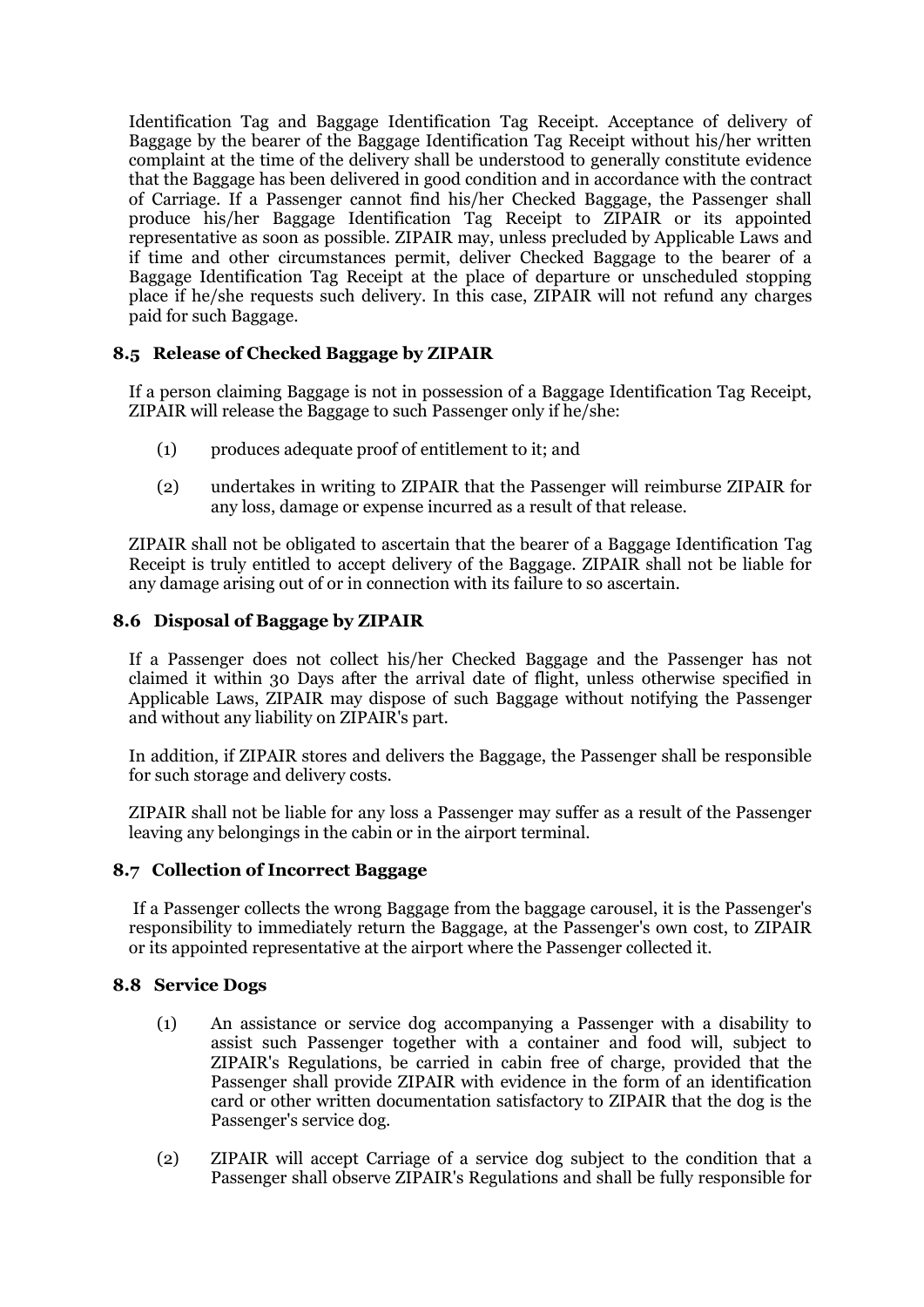such service dog, and provided always that ZIPAIR shall not be liable for injury to, sickness or death of such service dog.

#### **9. CHECK-IN**

A Passenger is required to present his/her valid Itinerary and identification documents or identity verification documents indicated as required by ZIPAIR when checking-in. In addition, when boarding an aircraft, it is necessary for a Passenger to present his/her valid boarding pass and documents indicated as required by ZIPAIR at the boarding gate. In the absence of such items and documents, ZIPAIR may refuse to carry the Passenger.

A Passenger must arrive at ZIPAIR's check-in counter and the boarding gate by the times indicated by ZIPAIR or, if no time is indicated, sufficiently in advance of the flight departure such that there is sufficient time for the Passenger to have check-in and departure procedures completed by the departure time of the flight. If a Passenger fails to arrive at ZIPAIR's check-in counter or the boarding gate by the time indicated by ZIPAIR or is unable to depart due to improper or incomplete exit, entry or any other necessary documentation required for his/her departure, ZIPAIR may cancel his/her reservation of a seat and will not delay the flight for the Passenger. Unless otherwise specified in Applicable Laws, applicable fare, ancillary service charges and other charges will not be refunded if the Passenger cannot board the flight in time due to such a failure to arrive at the indicated times. ZIPAIR shall not be liable to the Passenger for any loss incurred by the Passenger as a result of their failure to comply with the provisions of this Article.

### **10. SECURITY INSPECTION**

- (1) A Passenger shall submit to any security check required by government or airport officials or by ZIPAIR, unless it is specifically deemed unnecessary by government or airport officials or by ZIPAIR.
- (2) ZIPAIR or any government or airport official will inspect the contents of a Passenger's Baggage by opening his/her Baggage and/or by using some device in the presence of the Passenger concerned or a third person, for the purpose of security (including but not limited to the prevention of unlawful acts of seizure, exercise of control or destruction of aircraft) and/or for any other reason. Notwithstanding the foregoing, ZIPAIR may inspect the Passenger's Baggage in his/her or a third person's absence to see whether he/she is in possession of, or his/her Baggage contains, any prohibited item referred to in Article 9.1 (*Prohibited Items*).
- (3) ZIPAIR or any government or airport official will search a Passenger's articles by touching the Passenger through his/her clothes and personal fittings including wigs or by using instruments such as a metal detector, for the purpose of security (including but not limited to the prevention of unlawful acts of seizure, exercise of control or destruction of aircraft) and/or for any other reason.
- (4) When a Passenger does not agree with ZIPAIR's inspection as specified in subparagraph (2) of this Article, ZIPAIR will refuse to carry such a Passenger's Baggage.
- (5) When a Passenger does not agree with ZIPAIR's search as specified in subparagraph (3) of this Article, ZIPAIR will refuse to carry such a Passenger.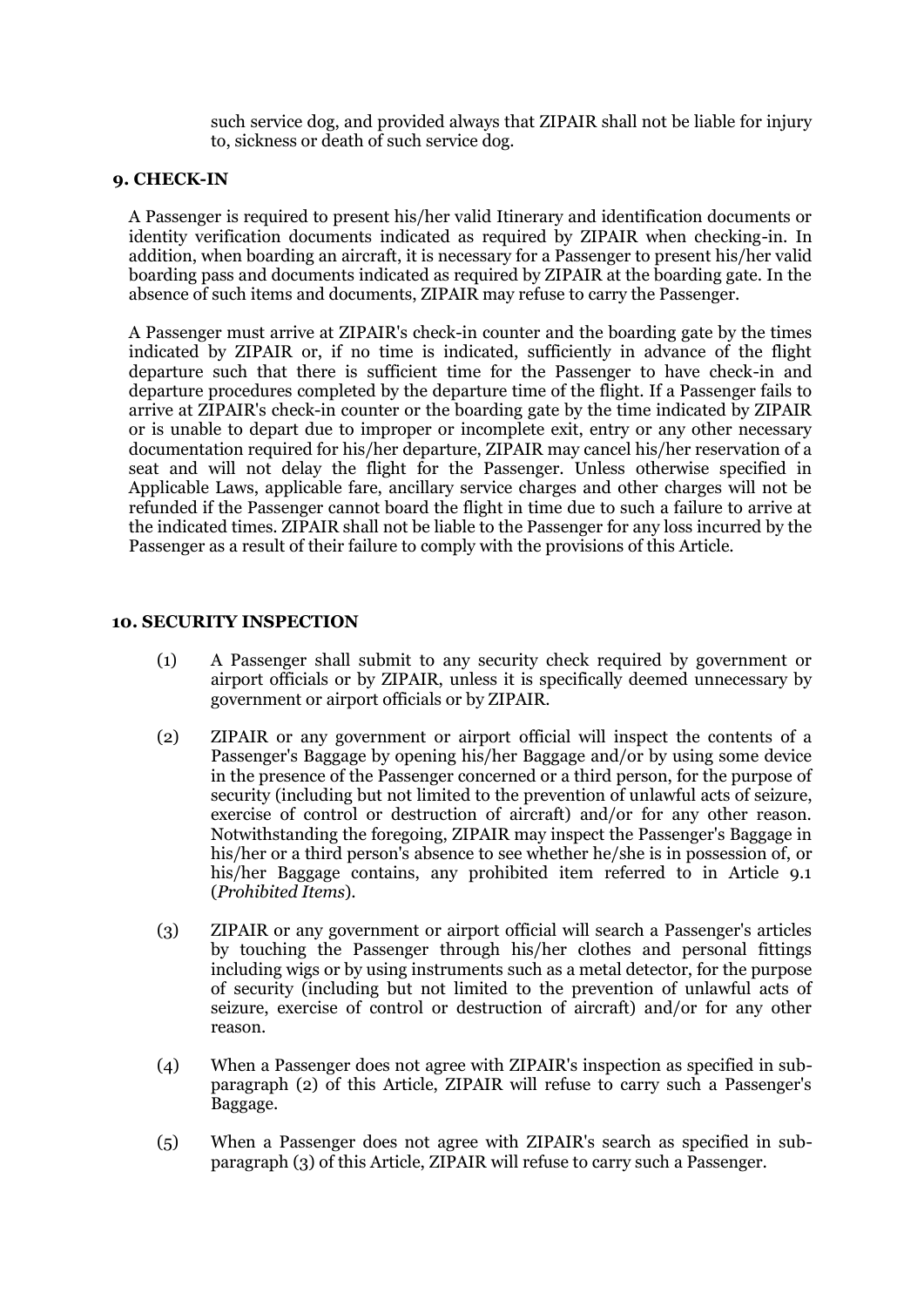(6) When such prohibited items as specified in Article 8.1 (*Prohibited Items*) have been found as a result of such inspection or search as specified in subparagraphs (2) or (3) of this Article, ZIPAIR may refuse to carry such Baggage, or may dispose of such Baggage.

### **11. REFUSAL AND LIMITATION OF CARRIAGE**

#### **11.1 Right to Refuse Carriage, Etc.**

ZIPAIR may refuse Carriage of, or remove, any Passenger, and his/her Baggage will be handled in the same way, if ZIPAIR determines in its reasonable discretion that:

- (1) the Passenger has failed to comply with any applicable law, rule, regulation or order or these Conditions of Carriage;
- (2) the Passenger may unlawfully seek to enter a country through which he/she is in transit by means of destroying his/her documentation required for exit, entry or other purposes or other ways;
- (3) the Passenger has refused to accept ZIPAIR's request by reason of protecting an unlawful entry to a country that he/she surrenders his/her documentation required for exit, entry or other purposes to be held by a crew member in exchange of ZIPAIR's receipt thereof;
- (4) the Passenger has committed misconduct on a previous flight and ZIPAIR is not satisfied that misconduct will not recur;
- (5) the Passenger has refused to allow a security check to be carried out on the Passenger or his/her Baggage;
- (6) the Passenger has a serious illness/injury, infectious disease or is suspected to have an infectious disease;
- (7) the Passenger may cause discomfort or makes himself/herself objectionable to other Passengers;
- (8) the Passenger has failed to complete the check-in process by the required time or fails to arrive at the boarding gate on time;
- (9) the Passenger does not have the necessary documentation for carrying the Passenger or Baggage required for exit, entry or other purposes or other ways;
- (10) the Passenger may cause harm to himself/herself or to other persons or an aircraft or any property;
- (11) the Passenger obstructs ground staff or any crew member in performing his/her duties;
- (12) the Passenger has failed to comply with any instruction of ground staff or any crew member;
- (13) the Passenger uses threatening, abusive or insulting words towards ground staff or any crew member of the aircraft or other passenger or otherwise behaves in a threatening manner;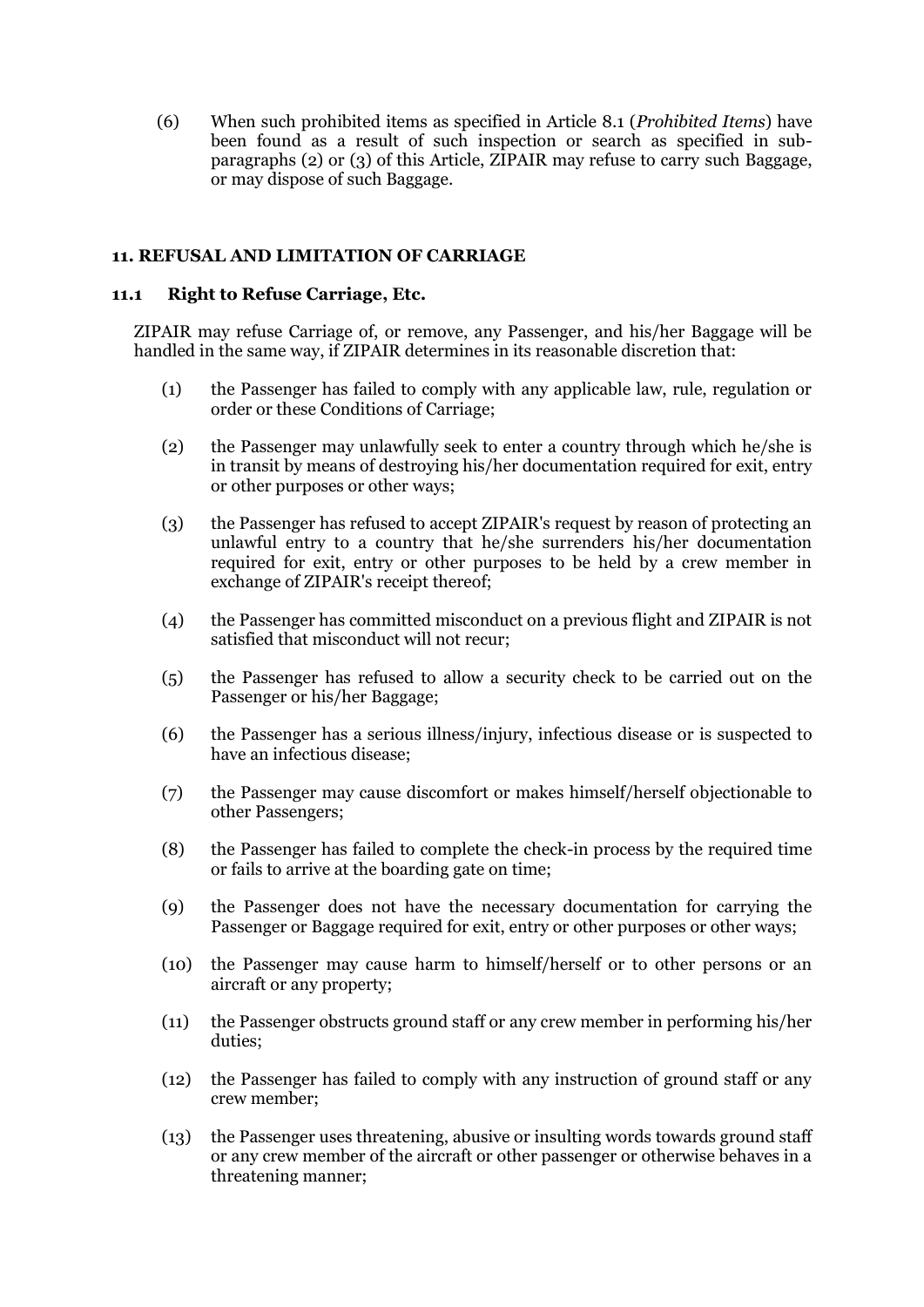- (14) the Passenger is drunk or under the influence of alcohol or drugs;
- (15) the Passenger has not complied with the medical requirements in ZIPAIR's Regulations;
- (16) the Passenger's mental or physical state is a danger or risk to the Passenger, the aircraft or any person in it;
- (17) the Passenger smokes in aircraft cabin (an act of smoking includes use of cigar cigarette, electronic cigarette, electronic vaporizer style cigarettes, or any use of smoking device in aircraft cabin.);
- (18) the Passenger has refused to or has failed to pay any applicable fares, charges or taxes;
- (19) the Passenger cannot prove that the Passenger is the person specified in the Booking on which he/she wishes to travel;
- (20) the Passenger's Booking and/or Ticket cannot be confirmed;
- (21) the Passenger's Booking and/or Ticket has been acquired unlawfully;
- (22) the Passenger's Booking and/or Ticket has been acquired from someone other than ZIPAIR or its Authorized Agent; or
- (23) the Passenger's Booking and/or Ticket is counterfeit or otherwise invalid.

For the avoidance of doubt, if Carriage of a Passenger is refused in accordance with this Article 11.1 no refund of the Ticket (including any and all applicable fares, ancillary service charges and other charges) will be available. In the event the Passenger acts in a manner falling under paragraphs  $(10),(11),(12)$  and/or  $(13)$  above, ZIPAIR may take such measures as it deems necessary to prevent continuation of such conduct, including through restraint of the Passenger. If ZIPAIR determines in its reasonable discretion that it is necessary to offload the Passenger as a result of the Passenger engaging in any conduct described in this Article 11.1, the Passenger may be refused further Carriage by ZIPAIR and may be prosecuted for offences committed on board the aircraft.

The Passenger shall be responsible for and indemnify ZIPAIR for any and all costs and expenses associated with a flight diversion or landing at an unscheduled airport as a result of the Passenger engaging in any conduct described in this Article 11.1. Such costs and expenses shall include, but not be limited to, fuel, landing, take off and parking charges.

#### **11.2 Conditional Acceptance for Carriage**

If a Passenger whose status, age or mental or physical condition may cause any hazard or risk to himself/herself is carried, ZIPAIR shall not be liable for death of, or any injury, illness, wounding or disability suffered by, the Passenger or any aggravation or consequences thereof due to such status, age or mental or physical condition.

# **11.3 Limitation on Carriage**

(1) Acceptance of Carriage of unaccompanied Passenger who is 14years or younger or Infants, incapacitated persons, pregnant women or persons with illness without a companion shall be subject to ZIPAIR's Regulations and may require a prior arrangement with ZIPAIR.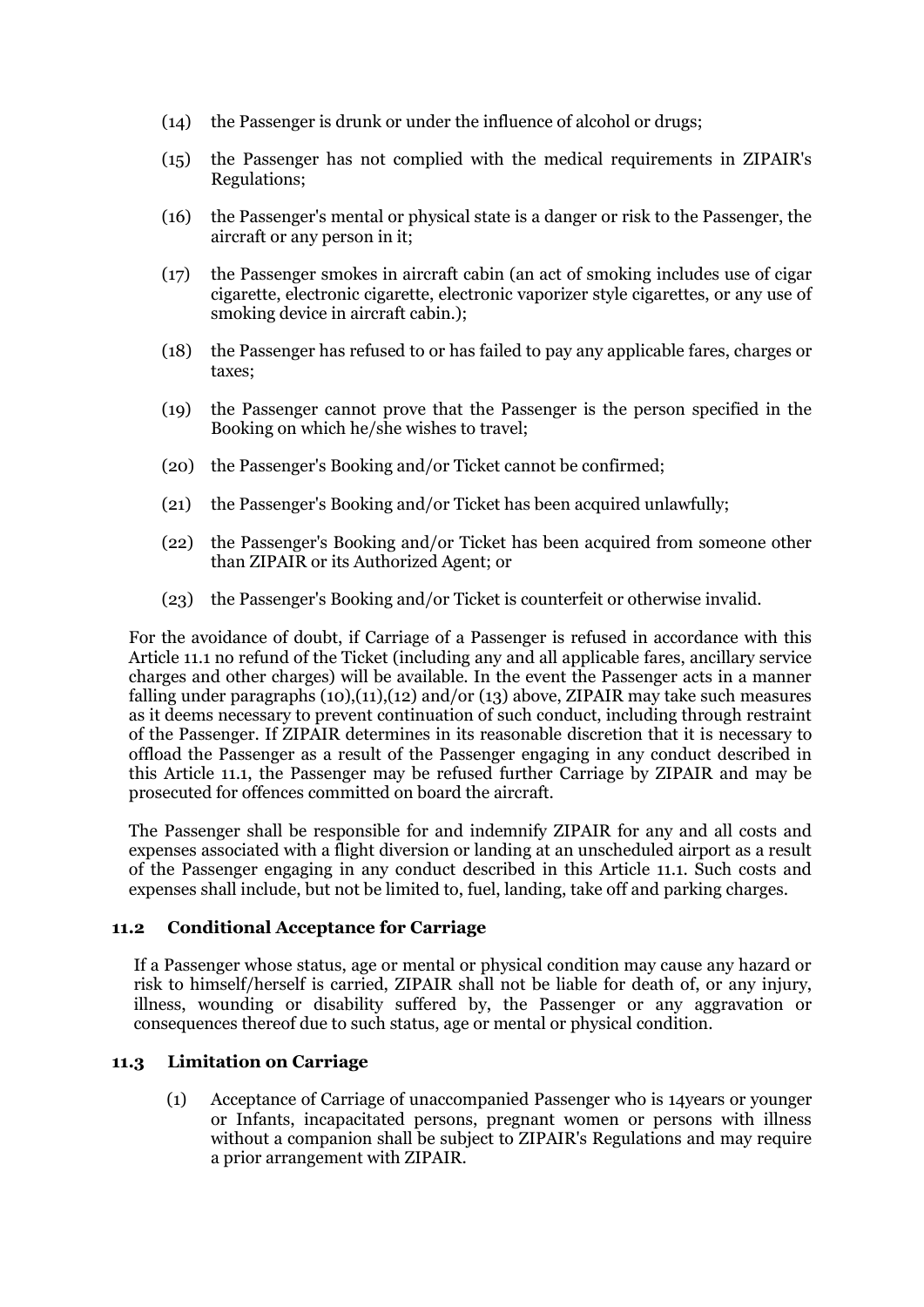A companion for the purposes of the paragraph above is a Passenger who is 15 years or older who can properly assist and supervise the accompanying Passenger.

(2) If the total weight of the Passengers boarding, and/or Baggage loaded in, an aircraft may exceed the maximum allowance weight with respect to the aircraft, ZIPAIR may, in accordance with ZIPAIR's Regulations, decide which Passengers and/or Baggage will be carried.

# **12. REFUSAL OF ENTRY AND FINES**

# **12.1 Refusal of Entry**

- (1) A Passenger shall present to ZIPAIR all exit, entry or other necessary documents required by Applicable Laws and shall permit ZIPAIR, if ZIPAIR at its reasonable discretion deems it necessary, to make and retain copies thereof. The fact that ZIPAIR carries a Passenger after presentation of exit, entry or other documents to ZIPAIR does not mean that ZIPAIR guarantees that such documents comply with the Applicable Laws.
- (2) A Passenger shall indemnify ZIPAIR for any loss or damage incurred by ZIPAIR, in connection with the Passenger's failure to comply with this Article.
- (3) A Passenger shall pay the applicable fares, ancillary charges and expenses whenever ZIPAIR is required by any Applicable Laws to return the Passenger to his/her place of departure or elsewhere because the Passenger is not permitted to enter a country of transit or Destination.
- (4) ZIPAIR may apply to the payment of such fares, charges and expenses any fares and/or charges paid by the Passenger to ZIPAIR for any unused portion of the Ticket or any funds of the Passenger in the possession of ZIPAIR.
- (5) ZIPAIR will not refund the fare collected for Carriage to the point of such refusal of entry or deportation.

#### **12.2 Reimbursement of costs**

If ZIPAIR is ordered to pay any fine or penalty at any time, or incur any expense, costs, loss or damage ("**Losses**") by reason of a Passenger being denied entry into any country, or because of a Passenger's failure to comply with any law, regulation, order or requirement, or because of a Passenger's behaviour, health or medical condition, the Passenger must reimburse ZIPAIR for all Losses and all legal costs and other expenses reasonably incurred. ZIPAIR may offset these costs and Losses with applicable fares, ancillary service charges and other charges paid to ZIPAIR for non-boarded segments.

# **13. LIABILITY OF CARRIERS**

### **13.1 Applicable Laws**

(1) Carriage performed by ZIPAIR shall be subject to the rules and limitations relating to liability established by the Convention as applicable to the Carriage unless such Carriage is International Carriage to which a Convention does not apply. Where a Convention is applicable it may limit the liability of ZIPAIR in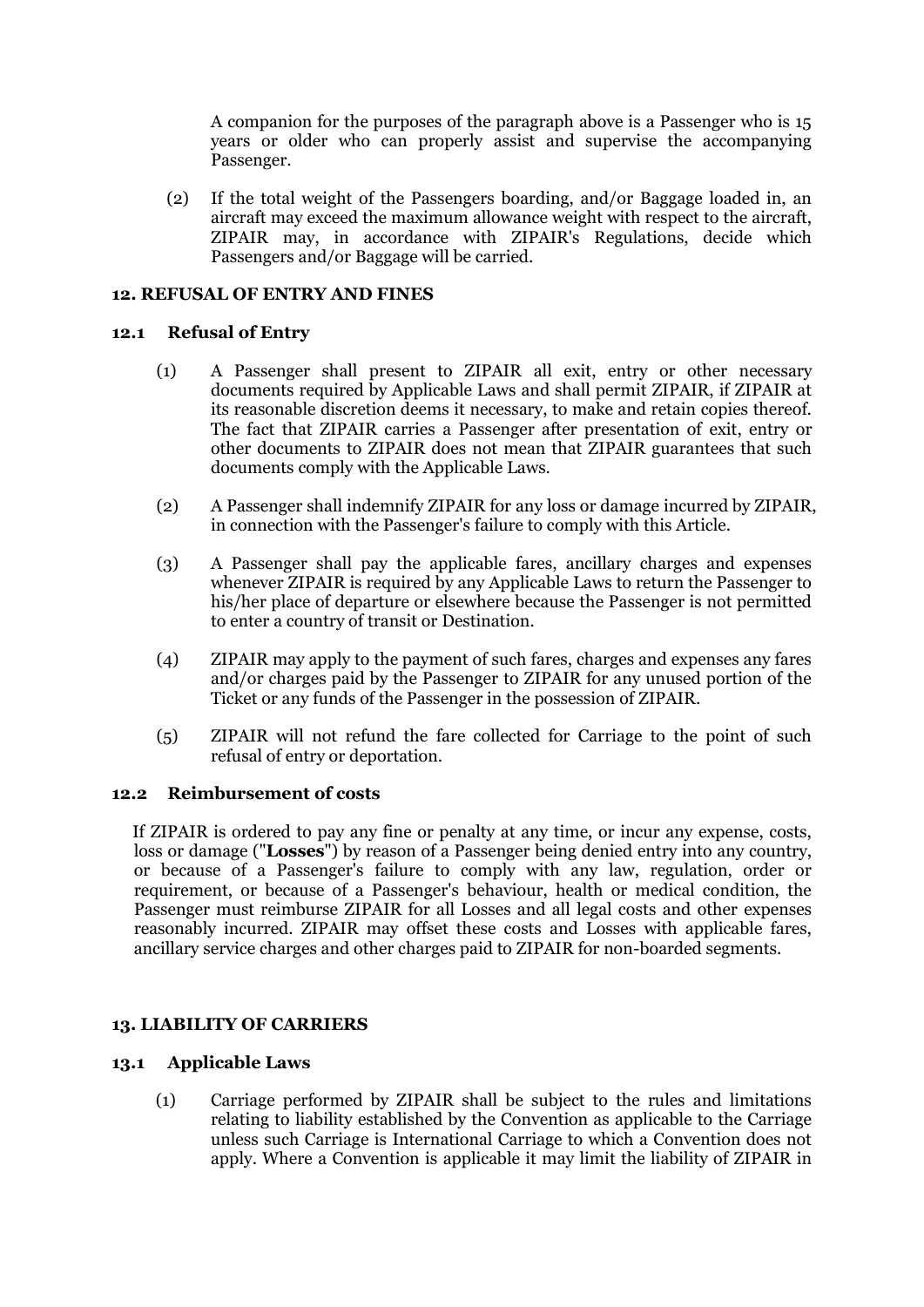respect of death or injury and for destruction or loss of, or damage to, baggage, and for delay.

- (2) To the extent not in conflict with the provisions of the preceding sub-paragraph (1), any Carriage and other services to be performed or provided by ZIPAIR shall be subject to:
	- (a) Applicable Laws; and
	- (b) these Conditions of Carriage and ZIPAIR's Regulations, which may be inspected at any of ZIPAIR's business offices and its offices in any airport from which it operates regular services.

# **13.2 Limitation of Liability**

- (1) Except as otherwise provided by the Convention or Applicable Laws, ZIPAIR's liability for death of, or wounding or other bodily injury to, a Passenger, delay in arrival of a Passenger and/or his/her Baggage, or any loss of or damage to any Baggage of a Passenger (hereinafter collectively referred to as "**Damage**") arising out of or in connection with Carriage or other services incidental thereto performed or provided by ZIPAIR shall be as described hereinafter. If there has been contributory negligence on the part of the Passenger, ZIPAIR's liability shall be subject to the applicable law relating to contributory negligence.
- (2) ZIPAIR shall not be liable for any Damage in respect of Unchecked Baggage not attributable to negligence of ZIPAIR. Assistance rendered to a Passenger by a representative, officer, employee or agent of ZIPAIR in loading, unloading or trans-shipping Unchecked Baggage shall be considered as gratuitous service to the Passenger.
- (3) ZIPAIR shall not be liable for any Damage directly or indirectly arising out of its compliance with any Applicable Laws, failure of a Passenger to comply with the same or any cause beyond ZIPAIR's control.
- (4) In relation to a Passenger's Baggage:
	- (a) In the case of Carriage subject to the Montreal Convention, ZIPAIR's liability for Baggage shall be limited to 1,288 SDR for each Passenger.
	- (b) In the case of Carriage of Checked Baggage from or to a point or points in the United States of America, Canada or any other country provided in ZIPAIR's Regulations, ZIPAIR's liability shall also be subject to the preceding sub-paragraph (4). In the case of such Carriage, the weight of each item of Checked Baggage shall be deemed not to exceed 32 kilograms (70 pounds).
- (5) ZIPAIR shall not be liable for any Damage with respect to a Passenger's Baggage caused by the contents thereof. A Passenger whose property causes Damage to another Passenger's Baggage or the property of ZIPAIR shall indemnify ZIPAIR for all loss and expenses incurred by ZIPAIR as a result thereof.
- (6) ZIPAIR shall not be liable for any Damage to items which are included in a Passenger's Checked Baggage, if and to the extent that the damage resulted from the inherent defect, quality or vice of the item, irrespective of ZIPAIR's knowledge thereof.